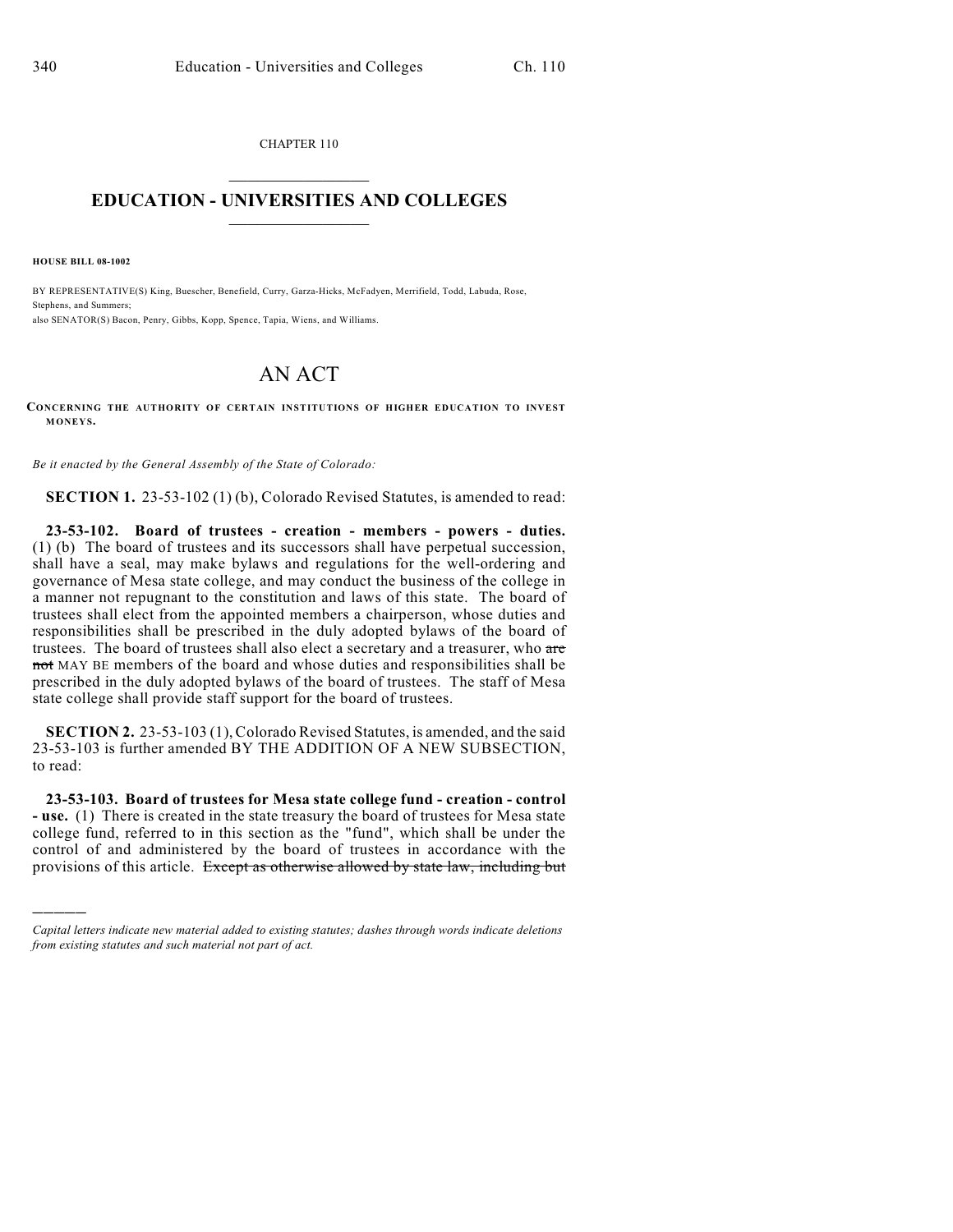not limited to section 24-36-103 (2), C.R.S., all THE BOARD OF TRUSTEES SHALL HAVE AUTHORITY AND RESPONSIBILITY FOR ALL MONEYS OF THE BOARD OF TRUSTEES AND OF MESA STATE COLLEGE. THE BOARD OF TRUSTEES SHALL DESIGNATE, PURSUANT TO ITS STATUTORY AUTHORITY, THOSE moneys received or acquired by the board of trustees or by Mesa state college, shall be deposited in the fund, whether received by appropriation, grant, contract, or gift or by sale or lease of surplus real or personal property or by any other means, whose disposition is not otherwise provided for by law, THAT SHALL BE CREDITED TO THE FUND. All interest and income derived from the deposit and investment of moneys in the fund shall be credited to the fund. The moneys in the fund are hereby continuously appropriated to the board of trustees and shall remain in the fund UNDER THE CONTROL OF THE BOARD OF TRUSTEES and shall not be transferred or revert to the general fund of the state at the end of a fiscal year.

(4) IF THE BOARD OF TRUSTEES VOTES TO INVEST MESA STATE COLLEGE'S ASSETS PURSUANT TO SECTIONS 23-53-103.3 AND 23-53-103.4, THE BOARD SHALL ESTABLISH AN INVESTMENT ADVISORY COMMITTEE CONSISTING OF AT LEAST FIVE MEMBERS TO MAKE RECOMMENDATIONS TO THE BOARD REGARDING INVESTMENTS. THE INVESTMENT ADVISORY COMMITTEE, AT A MINIMUM, SHALL INCLUDE THE MESA STATE COLLEGE TREASURER, A MEMBER OF THE BOARD, AND THREE REPRESENTATIVES FROM THE FINANCIAL COMMUNITY.

**SECTION 3.** Article 53 of title 23, Colorado Revised Statutes, is amended BY THE ADDITION OF THE FOLLOWING NEW SECTIONS to read:

**23-53-103.3. Investments in consolidated funds.** UNLESS OTHERWISE RESTRAINED BY THE TERMS OF A WILL, TRUST AGREEMENT, OR OTHER INSTRUMENT OF GIFT, THE BOARD OF TRUSTEES IS AUTHORIZED TO HOLD INVESTMENTS IN ONE OR MORE CONSOLIDATED INVESTMENT FUNDS IN WHICH THE PARTICIPATING TRUSTS OR ACCOUNTS HAVE UNDIVIDED INTERESTS.

**23-53-103.4. Corporate stock in name of nominee authorized.** (1) IN ORDER TO FACILITATE THE INVESTMENT, REINVESTMENT, SALE, AND DISPOSITION OF CORPORATE STOCKS, THE BOARD OF TRUSTEES IS AUTHORIZED TO HOLD CERTIFICATES OF STOCK IN THE NAME OF A NOMINEE OF ITS SELECTION WITHOUT DISCLOSING THE FACT THAT THE CERTIFICATES ARE HELD BY THE BOARD OF TRUSTEES OR ARE HELD IN A FIDUCIARY CAPACITY IF:

(a) THE RECORDS OF THE BOARD AND ALL REPORTS OR ACCOUNTS RENDERED BY IT CLEARLY SHOW THE OWNERSHIP OF THE STOCK BY THE BOARD AND THE FACTS REGARDING THE BOARD'S HOLDING; AND

(b) THE NOMINEE DEPOSITS WITH THE BOARD A SIGNED STATEMENT SHOWING THE TRUST OWNERSHIP, ENDORSES THE STOCK CERTIFICATE IN BLANK, AND DOES NOT HAVE POSSESSION OF OR ACCESS TO THE STOCK CERTIFICATE EXCEPT UNDER THE IMMEDIATE SUPERVISION OF THE TREASURER OF MESA STATE COLLEGE OR ANOTHER PERSON THAT THE BOARD OF TRUSTEES HAS DESIGNATED.

(2) THE BOARD OF TRUSTEES SHALL MAINTAIN A LIST OF CERTIFICATES OF STOCK HELD IN THE NAMES OF NOMINEES PURSUANT TO THIS SECTION AND SHALL MAKE THE LIST AVAILABLE FOR PUBLIC INSPECTION DURING NORMAL BUSINESS HOURS.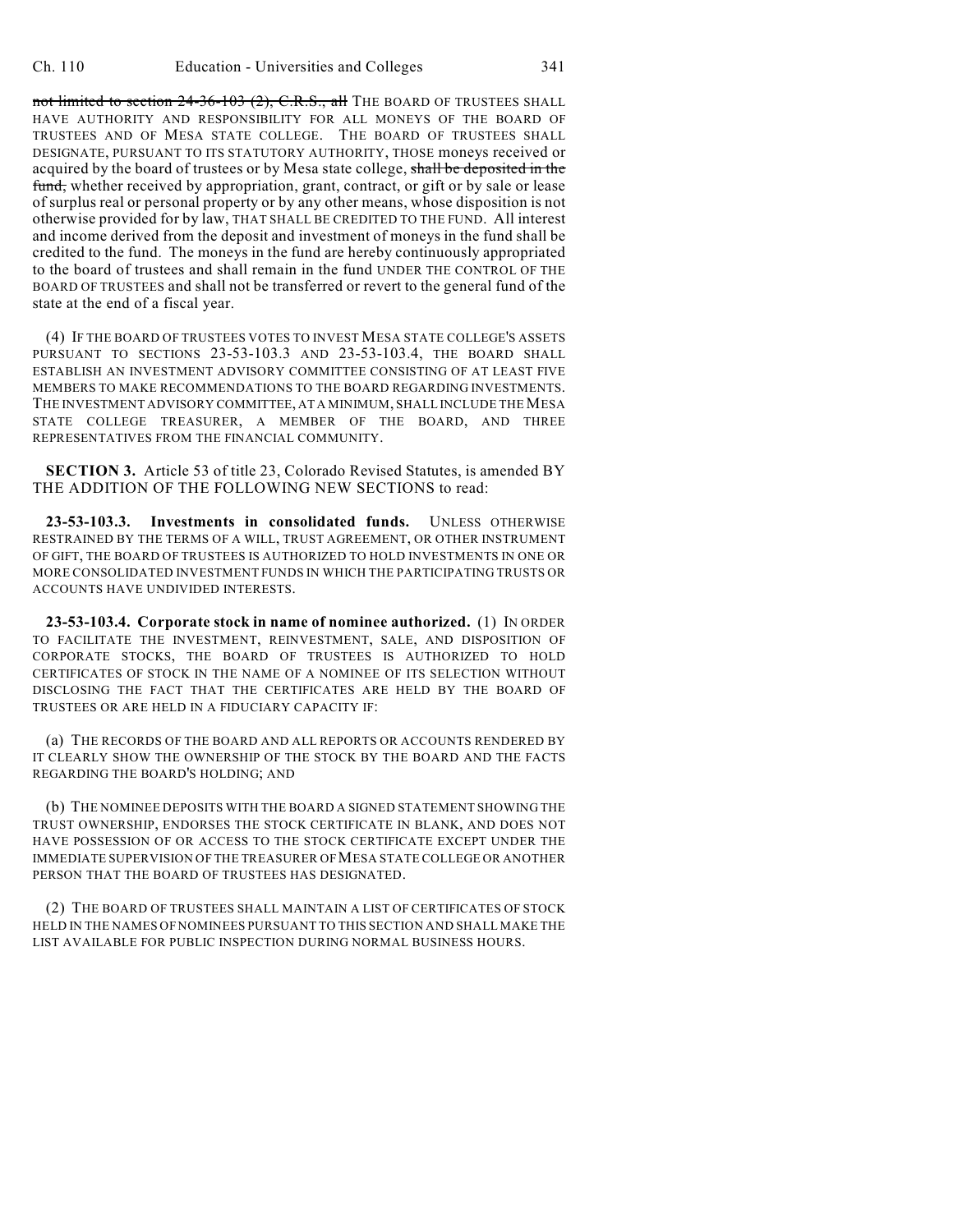(3) THE BOARD OF TRUSTEES SHALL REPORT TO THE JOINT BUDGET COMMITTEE OF THE GENERAL ASSEMBLY AT EACH REGULAR SESSION REGARDING THE INVESTMENTS MADE AND THE EARNINGS OR LOSSES DERIVED THEREFROM UNDER THE PROVISIONS OF THIS SECTION AND SECTION 23-53-103.3. THE REPORT SHALL INCLUDE INFORMATION INDICATING THE EXTENT TO WHICH THE INVESTMENT MANAGERS HIRED BY THE BOARD OF TRUSTEES HAVE ACHIEVED OR FAILED TO ACHIEVE THE PERFORMANCE BENCHMARKS ESTABLISHED PURSUANT TO SECTION 23-53-103.6 (1) (b).

**23-53-103.6. Investment policy - fiduciary responsibility.** (1) IF THE BOARD OF TRUSTEES VOTES TO INVEST MESA STATE COLLEGE'S ASSETS PURSUANT TO SECTIONS 23-53-103.3 AND 23-53-103.4, THEN THE BOARD OF TRUSTEES SHALL DEVELOP AND ANNUALLY REVIEW A WRITTEN INVESTMENT POLICY FOR MESA STATE COLLEGE, WHICH POLICY SHALL INCLUDE:

(a) AN ACKNOWLEDGMENT BY THE BOARD OF TRUSTEES OF THE BOARD'S FIDUCIARY RESPONSIBILITY WITH RESPECT TO OVERSIGHT OF THE INVESTMENT POLICY OF MESA STATE COLLEGE; AND

(b) THE ESTABLISHMENT OF PERFORMANCE BENCHMARKS FOR EACH INVESTMENT MANAGER HIRED BY THE BOARD OF TRUSTEES PURSUANT TO SECTIONS 23-53-103.3 AND 23-53-103.4.

(2) IN SELECTING INVESTMENT MANAGERS FOR THE PURPOSES OF THIS SECTION, THE BOARD OF TRUSTEES SHALL USE AN OPEN AND COMPETITIVE PROCESS.

(3) IF THE BOARD OF TRUSTEES VOTES TO INVEST MONEYS PURSUANT TO SECTIONS 23-53-103.3 AND 23-53-103.4, THE BOARD SHALL REQUIRE ANNUAL FINANCIAL STATEMENTS TO BE SUBMITTED TO THE BOARD OF TRUSTEES, THE STATE TREASURER, THE STATE AUDITOR, AND THE JOINT BUDGET COMMITTEE OF THE GENERAL ASSEMBLY. THE FINANCIAL STATEMENTS SHALL INCLUDE, AT A MINIMUM, INFORMATION CONCERNING INVESTMENT INCOME, GAINS, AND LOSSES, IF ANY, OF MESA STATE COLLEGE. THE FINANCIAL STATEMENTS SHALL REPORT THE PERFORMANCE OF INVESTMENTS ON BOTH A GROSS-OF-FEE AND A NET-OF-FEE BASIS.

(4) IF THE BOARD OF TRUSTEES VOTES TO INVEST MONEYS PURSUANT TO SECTIONS 23-53-103.3 AND 23-53-103.4, THE BOARD SHALL ENSURE THAT, AT ALL TIMES, LIQUID INVESTMENT ASSETS REMAIN AT A LEVEL SUFFICIENT TO PAY FOR ALL BUDGETED, OUTSTANDING OPERATIONAL OBLIGATIONS AND EXPENSES OCCURRING WITHIN THE CURRENT FISCAL YEAR.

(5) MESA STATE COLLEGE SHALL NOT REQUEST FROM THE GENERAL ASSEMBLY ANY GENERAL FUND APPROPRIATIONS TO REPLACE ANY LOSSES INCURRED DUE TO INVESTMENT ACTIVITIES CONDUCTED BY THE BOARD OF TRUSTEES PURSUANT TO SECTIONS 23-53-103.3 AND 23-53-103.4.

**SECTION 4.** 23-30-105 (2), Colorado Revised Statutes, is repealed.

**SECTION 5.** 23-30-106 (1), Colorado Revised Statutes, is amended, and the said 23-30-106 is further amended BY THE ADDITION OF A NEW SUBSECTION, to read: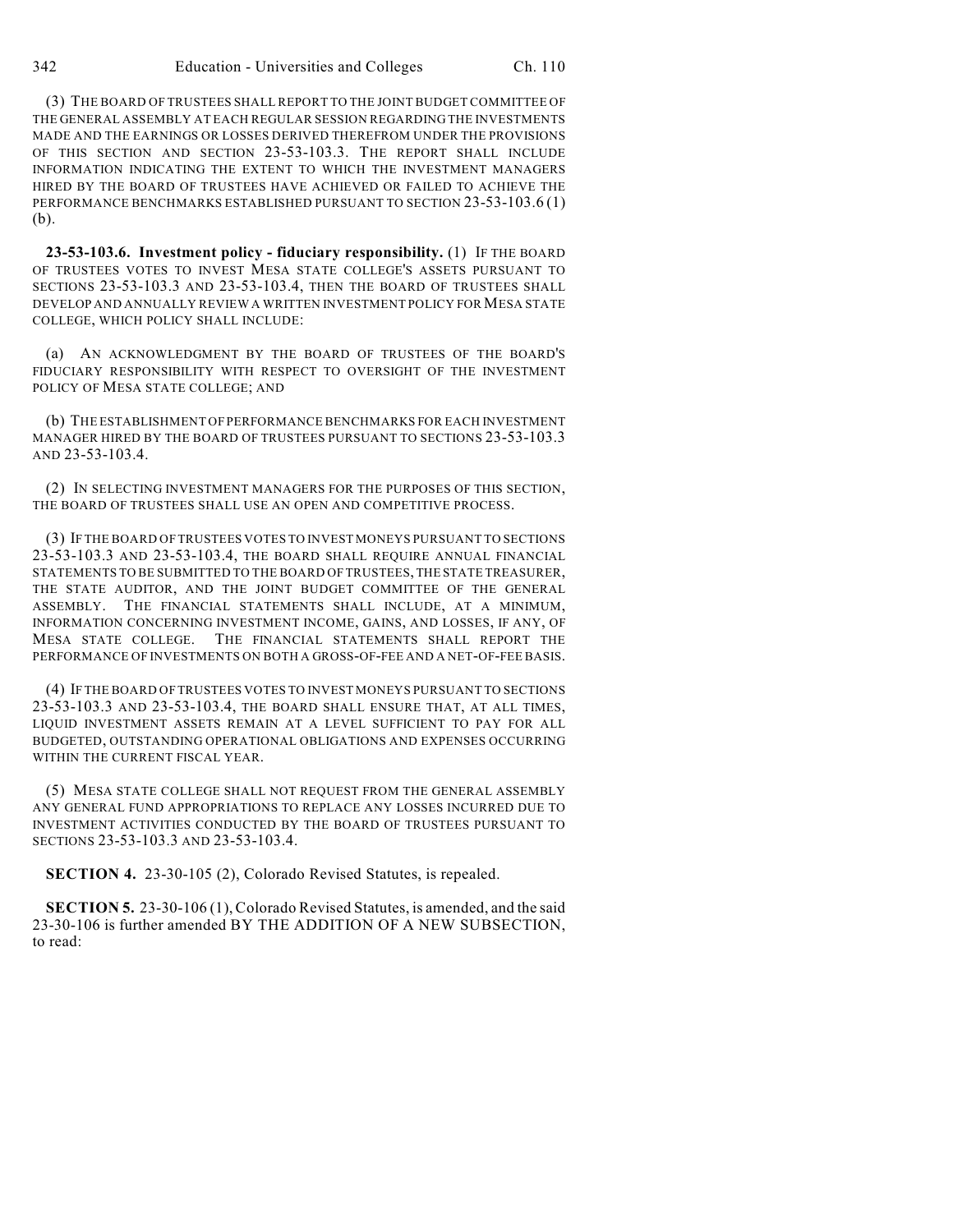**23-30-106. Board of governors of the Colorado state university system fund - creation - control - use.** (1) There is hereby created in the state treasury the board of governors of the Colorado state university system fund which shall be under the control of and administered by the board of governors of the Colorado state university system in accordance with the provisions of this article. Except as otherwise allowed by section 24-36-103 (2), C.R.S., all THE BOARD OF GOVERNORS SHALL HAVE AUTHORITY AND RESPONSIBILITY FOR ALL MONEYS OF THE BOARD OF GOVERNORS AND ANY ENTITY GOVERNED BY IT. THE BOARD OF GOVERNORS SHALL DESIGNATE, PURSUANT TO ITS STATUTORY AUTHORITY, THOSE moneys received or acquired by the board of governors of the Colorado state university system or any of the entities it governs, whether by appropriation, grant, contract, or gift, by sale or lease of surplus real or personal property, or by any other means, whose disposition is not otherwise provided for by law, and THAT SHALL BE CREDITED TO THE FUND. All interest derived from the deposit and investment of moneys in the fund shall be credited to the fund. The moneys in the fund are hereby continuously appropriated to the board of governors of the Colorado state university system and shall remain in the fund UNDER THE CONTROL OF THE BOARD OF GOVERNORS and shall not be transferred or revert to the general fund of the state at the end of any fiscal year.

(4) IF THE BOARD OF GOVERNORS VOTES TO INVEST MONEYS PURSUANT TO SECTIONS 23-30-121 AND 23-30-122, THE BOARD OF GOVERNORS SHALL ESTABLISH AN INVESTMENT ADVISORY COMMITTEE CONSISTING OF AT LEAST FIVE MEMBERS TO MAKE RECOMMENDATIONS TO THE BOARD OF GOVERNORS REGARDING INVESTMENTS. THE INVESTMENT ADVISORY COMMITTEE SHALL INCLUDE, AT A MINIMUM, THE TREASURER OF THE COLORADO STATE UNIVERSITY SYSTEM, A MEMBER OF THE BOARD OF GOVERNORS, AND THREE REPRESENTATIVES OF THE FINANCIAL COMMUNITY.

**SECTION 6.** Article 30 of title 23, Colorado Revised Statutes, is amended BY THE ADDITION OF THE FOLLOWING NEW SECTIONS to read:

**23-30-121. Investments in consolidated funds.** UNLESS OTHERWISE RESTRAINED BY THE TERMS OF A WILL, TRUST AGREEMENT, OR OTHER INSTRUMENT OF GIFT, THE BOARD OF GOVERNORS OF THE COLORADO STATE UNIVERSITY SYSTEM MAY HOLD INVESTMENTS IN ONE OR MORE CONSOLIDATED INVESTMENT FUNDS IN WHICH THE PARTICIPATING TRUSTS OR ACCOUNTS HAVE UNDIVIDED INTERESTS.

**23-30-122. Corporate stock in nominee authorized.** (1) IN ORDER TO FACILITATE THE INVESTMENT, REINVESTMENT, SALE, AND DISPOSITION OF CORPORATE STOCKS, THE BOARD OF GOVERNORS OF THE COLORADO STATE UNIVERSITY SYSTEM , REFERRED TO IN THIS SECTION AS THE "BOARD", IS AUTHORIZED TO HOLD CERTIFICATES OF STOCK IN THE NAME OF A NOMINEE OF ITS SELECTION WITHOUT DISCLOSING THE FACT THAT THE CERTIFICATES ARE HELD BY THE BOARD OR ARE HELD IN A FIDUCIARY CAPACITY IF:

(a) THE RECORDS OF THE BOARD AND ALL REPORTS OR ACCOUNTS RENDERED BY IT CLEARLY SHOW THE OWNERSHIP OF THE STOCK BY THE BOARD AND THE FACTS REGARDING THE BOARD'S HOLDINGS; AND

(b) THE NOMINEE DEPOSITS WITH THE BOARD A SIGNED STATEMENT SHOWING THE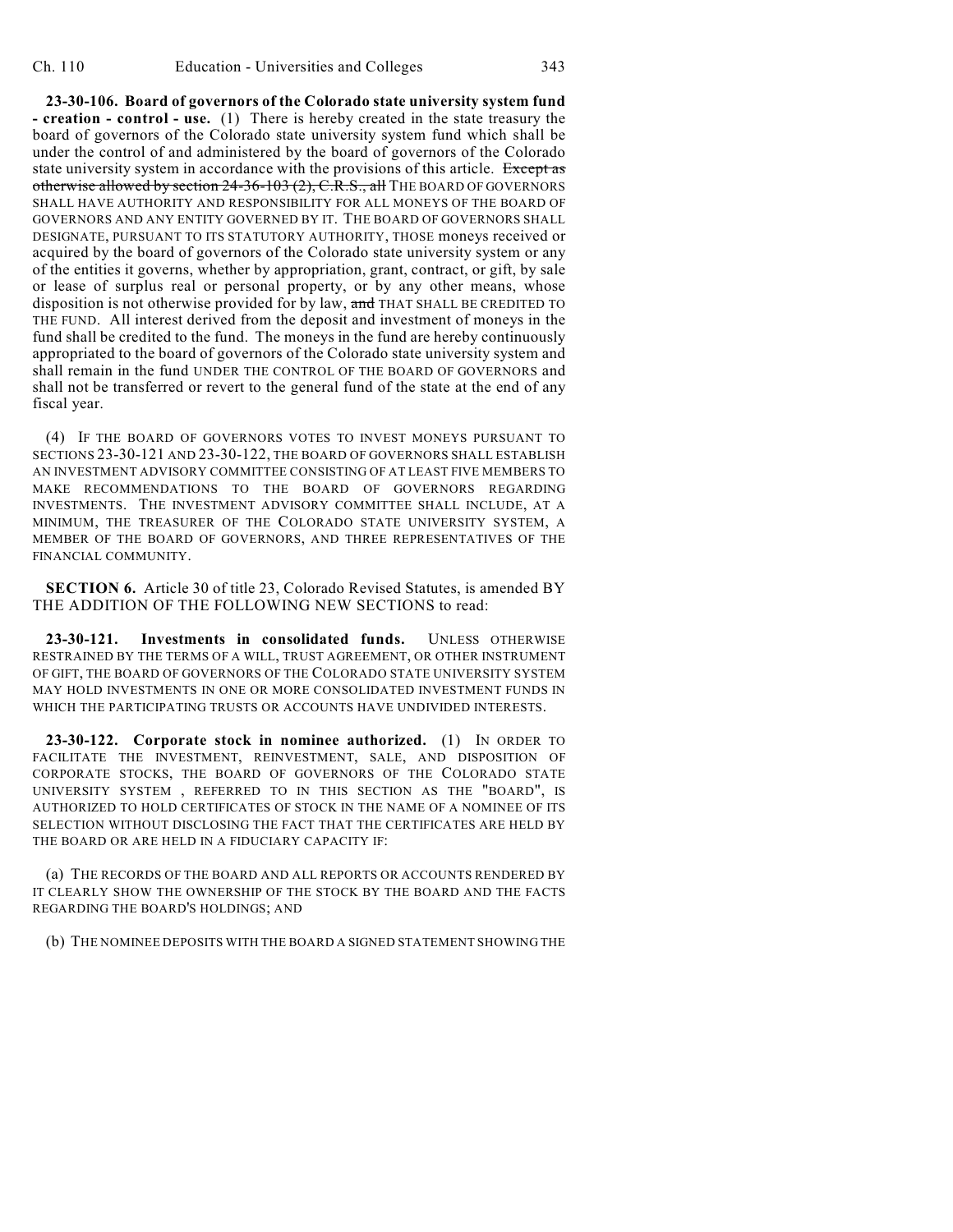TRUST OWNERSHIP, ENDORSES THE STOCK CERTIFICATE IN BLANK, AND DOES NOT HAVE POSSESSION OF OR ACCESS TO THE STOCK CERTIFICATE EXCEPT UNDER THE IMMEDIATE SUPERVISION OF THE TREASURER OF THE COLORADO STATE UNIVERSITY SYSTEM OR ANOTHER PERSON THAT THE BOARD HAS DESIGNATED.

(2) THE BOARD SHALL MAINTAIN A LIST OF CERTIFICATES OF STOCK HELD IN THE NAMES OF NOMINEES PURSUANT TO THIS SECTION AND SHALL MAKE THE LIST AVAILABLE FOR PUBLIC INSPECTION DURING NORMAL BUSINESS HOURS.

(3) THE BOARD SHALL REPORT TO THE JOINT BUDGET COMMITTEE OF THE GENERAL ASSEMBLY AT EACH REGULAR SESSION REGARDING THE INVESTMENTS MADE AND THE EARNINGS OR LOSSES DERIVED THEREFROM UNDER THE PROVISIONS OF THIS SECTION AND SECTION 23-30-121. THE REPORT SHALL INCLUDE INFORMATION INDICATING THE EXTENT TO WHICH THE INVESTMENT MANAGERS HIRED BY THE BOARD HAVE ACHIEVED OR FAILED TO ACHIEVE THE PERFORMANCE BENCHMARKS ESTABLISHED PURSUANT TO SECTION 23-30-123 (1) (b).

**23-30-123. Investment policy - fiduciary responsibility.** (1) IF THE BOARD OF GOVERNORS VOTES TO INVEST ASSETS OF THE COLORADO STATE UNIVERSITY SYSTEM PURSUANT TO SECTIONS 23-30-121 AND 23-30-122, THE BOARD SHALL DEVELOP AND ANNUALLY REVIEW A WRITTEN INVESTMENT POLICY FOR THE COLORADO STATE UNIVERSITY SYSTEM, WHICH POLICY SHALL INCLUDE:

(a) AN ACKNOWLEDGMENT BY THE BOARD OF GOVERNORS OF THE BOARD'S FIDUCIARY RESPONSIBILITY WITH RESPECT TO OVERSIGHT OF THE INVESTMENT POLICY OF THE SYSTEM; AND

(b) THE ESTABLISHMENT OF PERFORMANCE BENCHMARKS FOR EACH INVESTMENT MANAGER HIRED BY THE BOARD OF GOVERNORS PURSUANT TO SECTIONS 23-30-121 AND 23-30-122.

(2) IN SELECTING INVESTMENT MANAGERS FOR THE PURPOSES OF THIS SECTION, THE BOARD OF GOVERNORS SHALL USE AN OPEN AND COMPETITIVE PROCESS.

(3) IF THE BOARD OF GOVERNORS VOTES TO INVEST ASSETS OF THE COLORADO STATE UNIVERSITY SYSTEM PURSUANT TO SECTIONS 23-30-121 AND 23-30-122, THE BOARD SHALL REQUIRE ANNUAL FINANCIAL STATEMENTS TO BE SUBMITTED TO THE BOARD OF GOVERNORS, THE STATE TREASURER, THE STATE AUDITOR, AND THE JOINT BUDGET COMMITTEE OF THE GENERAL ASSEMBLY. THE FINANCIAL STATEMENTS SHALL INCLUDE, AT A MINIMUM, INFORMATION CONCERNING INVESTMENT INCOME, GAINS, AND LOSSES, IF ANY, OF THE COLORADO STATE UNIVERSITY SYSTEM. THE FINANCIAL STATEMENTS SHALL REPORT THE PERFORMANCE OF INVESTMENTS ON BOTH A GROSS-OF-FEE AND A NET-OF-FEE BASIS.

(4) IF THE BOARD OF GOVERNORS VOTES TO INVEST MONEYS PURSUANT TO SECTIONS 23-20-121 AND 23-20-122, THE BOARD:

(a) SHALL ENSURE THAT, AT ALL TIMES, LIQUID INVESTMENT ASSETS REMAIN AT A LEVEL SUFFICIENT TO PAY FOR ALL BUDGETED, OUTSTANDING OPERATIONAL OBLIGATIONS AND EXPENSES OCCURRING WITHIN THE CURRENT FISCAL YEAR; AND